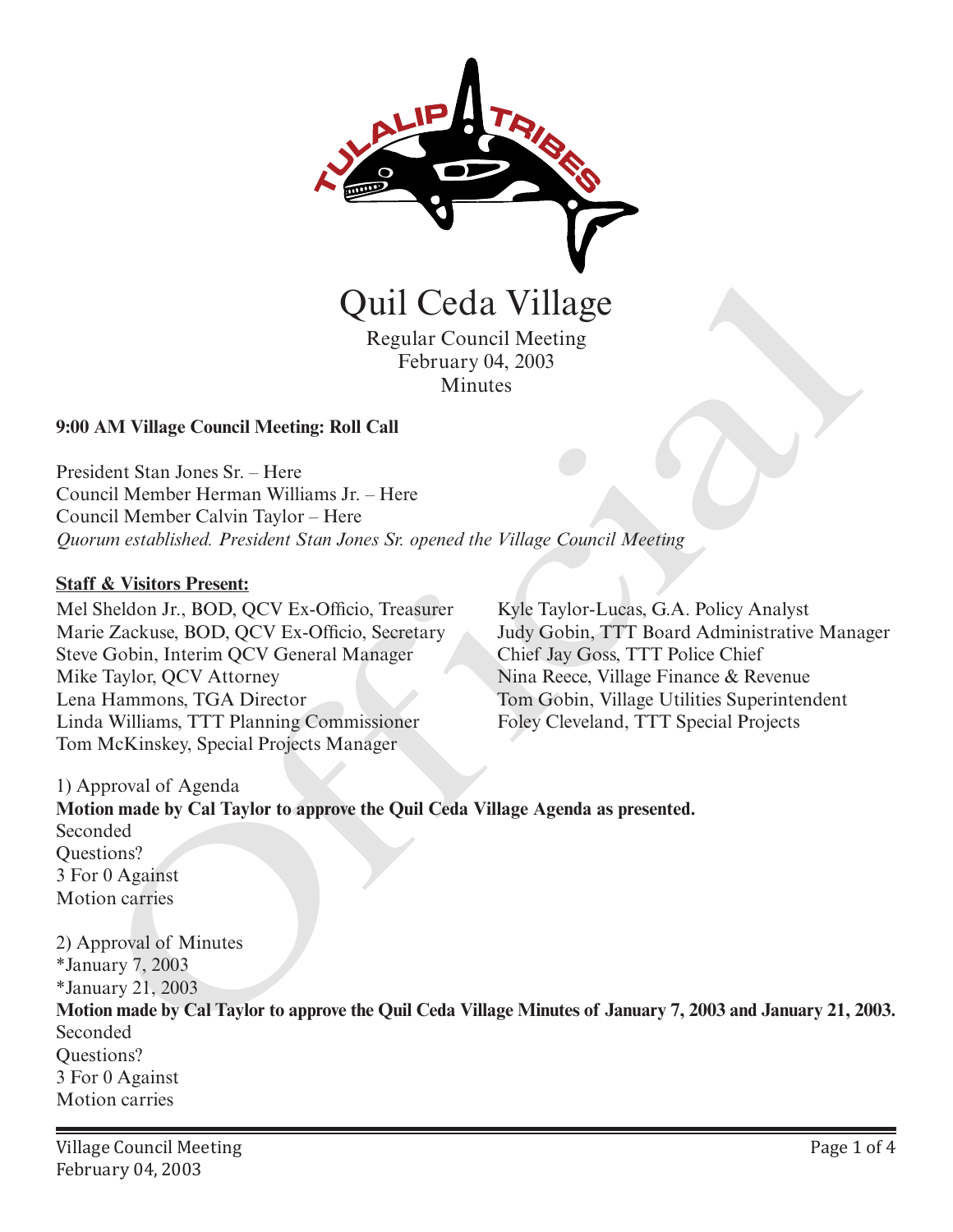## **Old Business:**

3) Marysville Fire District 12-Fire Station Proposal \*Update regarding Quil Ceda Village and Marysville Fire District 12 Discussion: Peter Mills and team are working with Leroy Fryberg.

Where do we want to be for future? Five options presented from Marysville do not meet the scope of where the tribe wants to be. If Tulalip is paying for everything now, we want to look at having our own district and providing the staff to man the fire district. Staff asked to add this as the 6th option. A good location is at the north end of the Village Park near the WSP. Creating our own district and taking care of the reservation is what we are striving for. Staff is recommending continuing the existing agreement with MFD 12 until the tribe has the time to work out a plan for our own fire and safety district. Staff is asked to work carefully on future road designs. Emergency vehicles need to be getting through the traffic when responding to emergencies.

## 4) Foreign Trade Zone Boot Camp Update \*Council and Staff report on FTZ Boot Camp

Discussion: Conrad Edwards and Council Member Cal Taylor attended the Foreign Trade Zone Boot Camp in Sand Diego, CA. Foreign Trade Zone is heavily regulated and the tribe will need to take a close look at the regulations. A company has software available that has the regulations and can help us with our application process. The Department of Commerce and US Customs both has something to say about Foreign Trade Zones. The manufacturing of tobacco products in Foreign Trade Zones on reservations will require a lot of research. The tribes' attorneys will need to get involved with this if the tribe wishes to explore it. FTZ are very complex and will require some legal review and research. Many pitfalls have to overcome in working with NAFTA.

How do the tribes intend to finance this? What are the staffing requirements? Other agencies that the tribes will need to get involved with include but are not limited to: BIA, Customs, Port of Everett & Seattle, Dept. of Interior, Dept. of Agriculture, Food & Drug, FCC, ATF, US Fish and Wildlife just to name a few. Due diligence and a high standard of operations is necessary for staff to succeed. Hauling, product movement must be considered. Employment opportunities can be incredible. 8,500 manufacturing jobs could create 68,000 ancillary jobs. This could change the entire region. The tribes have property that can accommodate manufacturing. Staff recommending that the tribe takes a serious look at this. We need to take this slowly but diligently. The application process will take approximately 18 months to complete. Debra Bray and Jeff Watkins began the process several years ago. Staff can't learn enough. The tribe will need at least three people to administrator and market the FTZ. Someone needs to go to all the conferences. Where the tries wants to as If the native is paying the reveryting now, we want to look at navid points at the next means of the Village Park near the WSP. Creating our once in avoid colocation is what is a the solution th

Conrad will bring back a budget to the next Village Council meeting. Staff will set up a meeting with the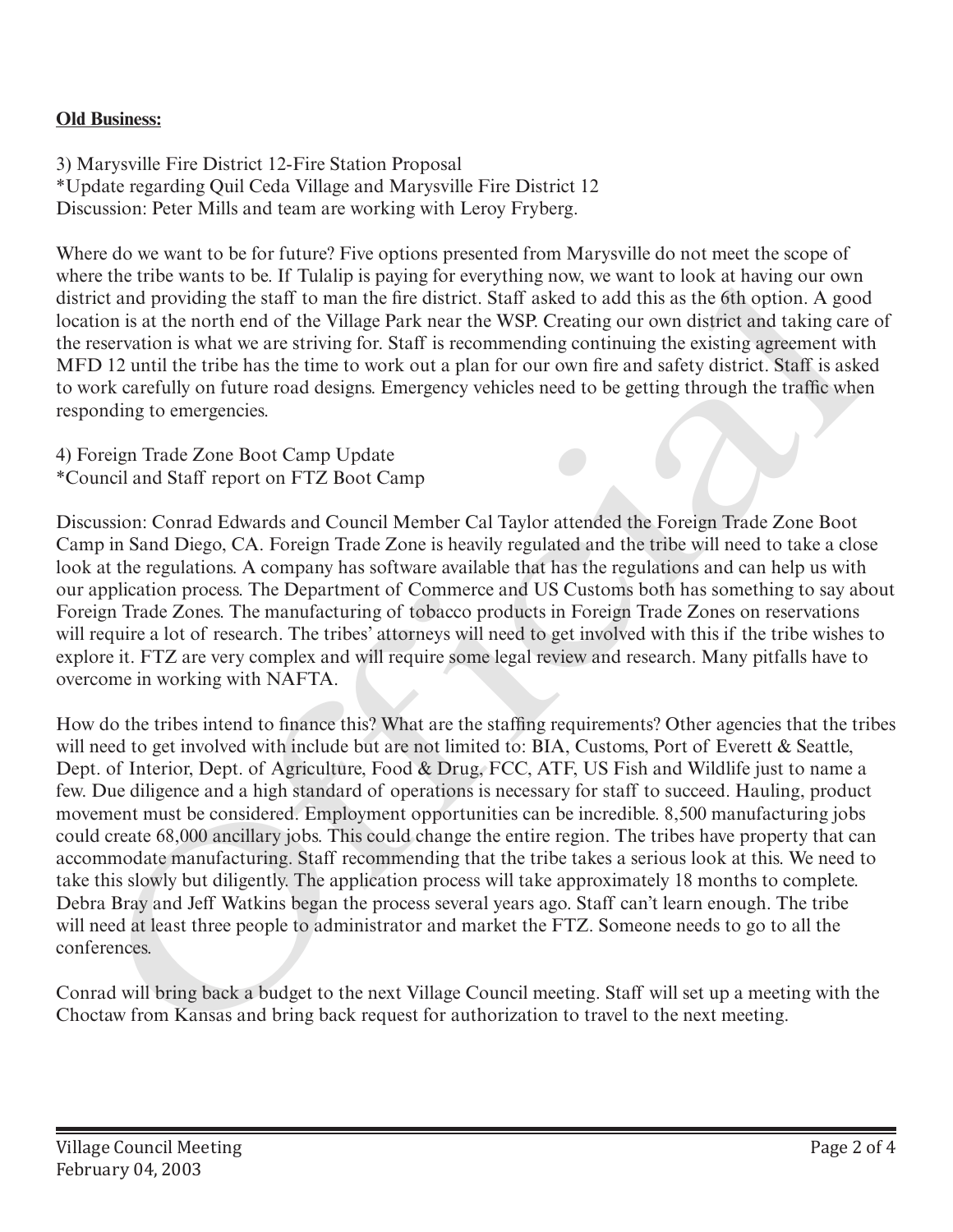5) Quil Ceda Village Visioning Retreat \*Quil Ceda Conference Center \*February 7 & 8, 2003, 9:00 a.m. to 4:00 p.m. \*Recommendations from Quil Ceda Village Council regarding agenda items.

Peter Mills is putting together Visioning Retreat Agenda. November retreat packet is finished and available for Council and Staff review.

Discussion: Draft agenda will be put together by this afternoon for the retreat. The packet contains some very fine information that has been presented by several tribal departments. Who are the guests that will be attending? Council member asking that the guests be limited to BOD and key staff of Quil Ceda Village and government GM along with casino GM. Council Member believes staff needs to be there, the more that can contribute the better. Need to separate the Visioning Retreat from the Allocation Retreat. Staff could all attend on Friday and the BOD decides on who needs to be there for Saturday.

## **New Business:**

# 6) Quil Ceda Village Police Report

Discussion: TTT Chief of Police providing a report on criminal activity within the Village. Police department is busy. Criminal activity includes commercial burglary at the retail center; the Espresso stand was robbed with the individual being apprehended; Wal-Mart shoplifter was apprehended by tribal police. Shoplifters have been caught trying to return stolen items which have also resulted in arrests for drug possession; car prowls continue to be a problem within the parking lots. Tribal police officers are not available to take care of speeding on local streets due to understaffing. People like to race on the Village streets late at night. There have been numerous arrests within January for drug activity. The Police Department is staying very busy and active. Chief is working with the County and the casino regarding law enforcement plan, natural disaster plan, medical plan, and emergency management plan. Parking lots are targets for criminal activity and Police Department is working to minimize this as the new casino opens. Staff will set up a meeting to discuss safety concerns within the Village with tenants. The Retail Center funding, within the allocation plan, may be able to help with costs of a camera system. It would be beneficial to have a satellite location here at the Village for the Police Department at Quil Ceda Village. ussion: Draft agenda will be put together by this afternoon for the retreat. The packet contains so<br>the inficination that has been presented by several trial departments. Who are the guests that<br>the packet has been present

# 7) Community Transit Route 222

\*Locate new Transit stop 50' near side of Wal-Mart driveway.

\*Security Issues

Discussion: Additional stop for transit allowing more access for bus riders. QCV will look into having more visibility around the park to deter transients and other problems.

8) 116th Street I-5 Overpass widening project/Casino Hotel Expansion

\*FYI-Need for funding.

Discussion: Need to continue to keep these projects in the draft allocation plan. How did figure for 116th Street double? The report came back from consultant engineer that gave us this figure. It is the tribe who will fund this entire project. No funding will come from State or Federal sources. Staff needs an info piece in the See-Yaht-Sub regarding the need for 116th Street overpass exchange. We need to inform the